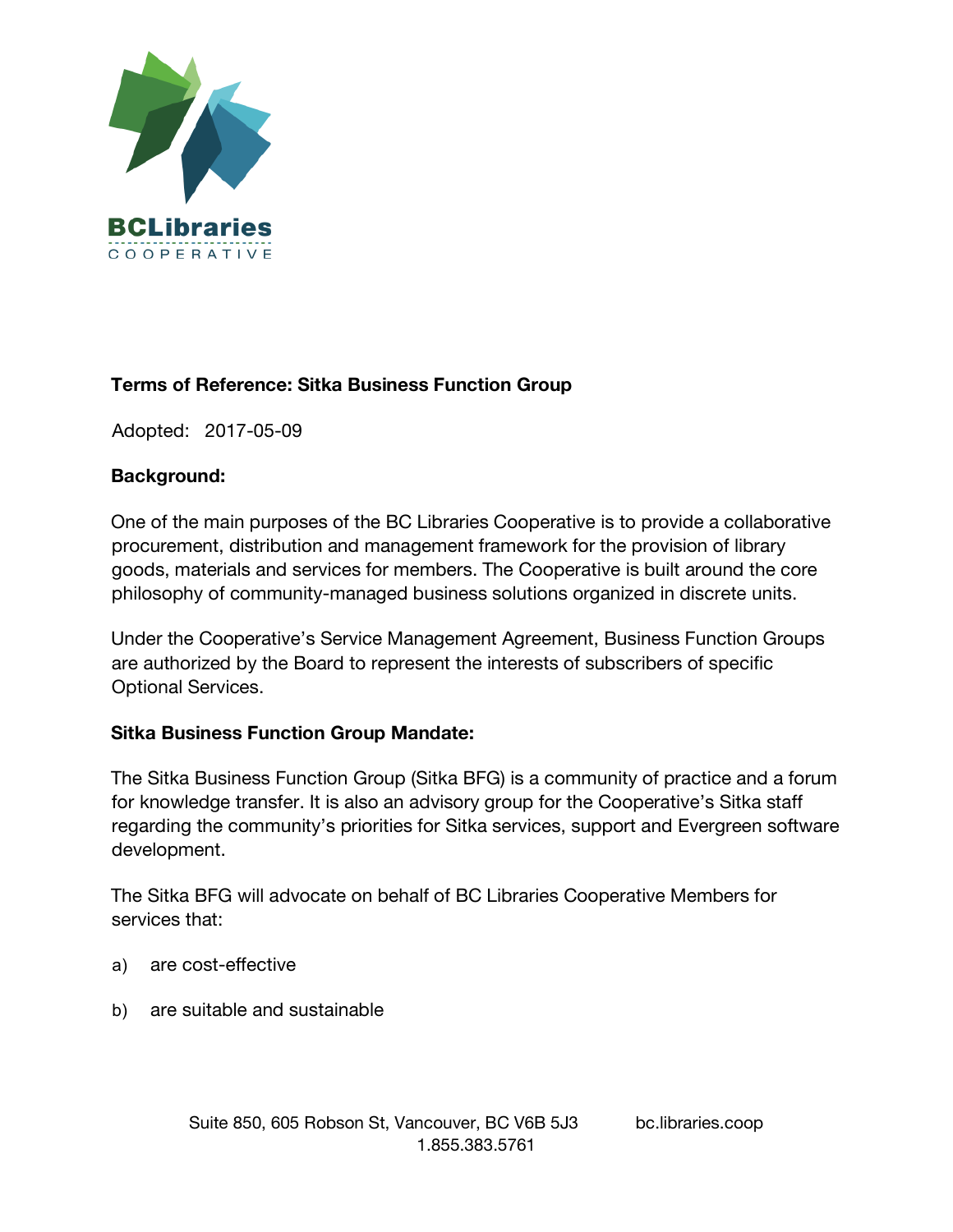- c) reflect the priorities and concerns of its members, such as privacy, accessibility and authentication and that may also:
	- capture Member input into feature developments and related priorities
	- provide flexible solutions
	- be based on readily available, standards-based, cost-effective software and hardware

## **Meetings**

Meetings will be conducted via teleconference, hosted by the Cooperative, and may be held 3 times per year, usually in the first, second and fourth quarters. The Chair, with support from Sitka staff, will:

- poll members at least one month in advance of a call to identify the time and date that allows the most members to participate,
- send a request for agenda topics at least two weeks in advance of a scheduled call,
- send the agenda to all members at least one week in advance of a call,
- issue draft meeting minutes within two weeks of the meeting.

## **Communication and Information Sharing**

All communication and information sharing outside of meetings will be sent via the Sitka Group on the Cooperative's website. (Note that members control the frequency of emails sent via the Sitka Group, i.e. immediate, daily, weekly digest). Follow-up on action items in Sitka BFG meetings will also be sent via the Sitka Group on the Cooperative's website. The Sitka Group forums may be used by members to solicit feedback from other members on Sitka and Evergreen related topics.

## **Related policies**

#### Service Management Agreement

## **Scope of Authority:**

As per Article 2.3.2 of the Service Management Agreement of the BC Libraries Cooperative, the responsibilities of the Sitka Business Function Group include: